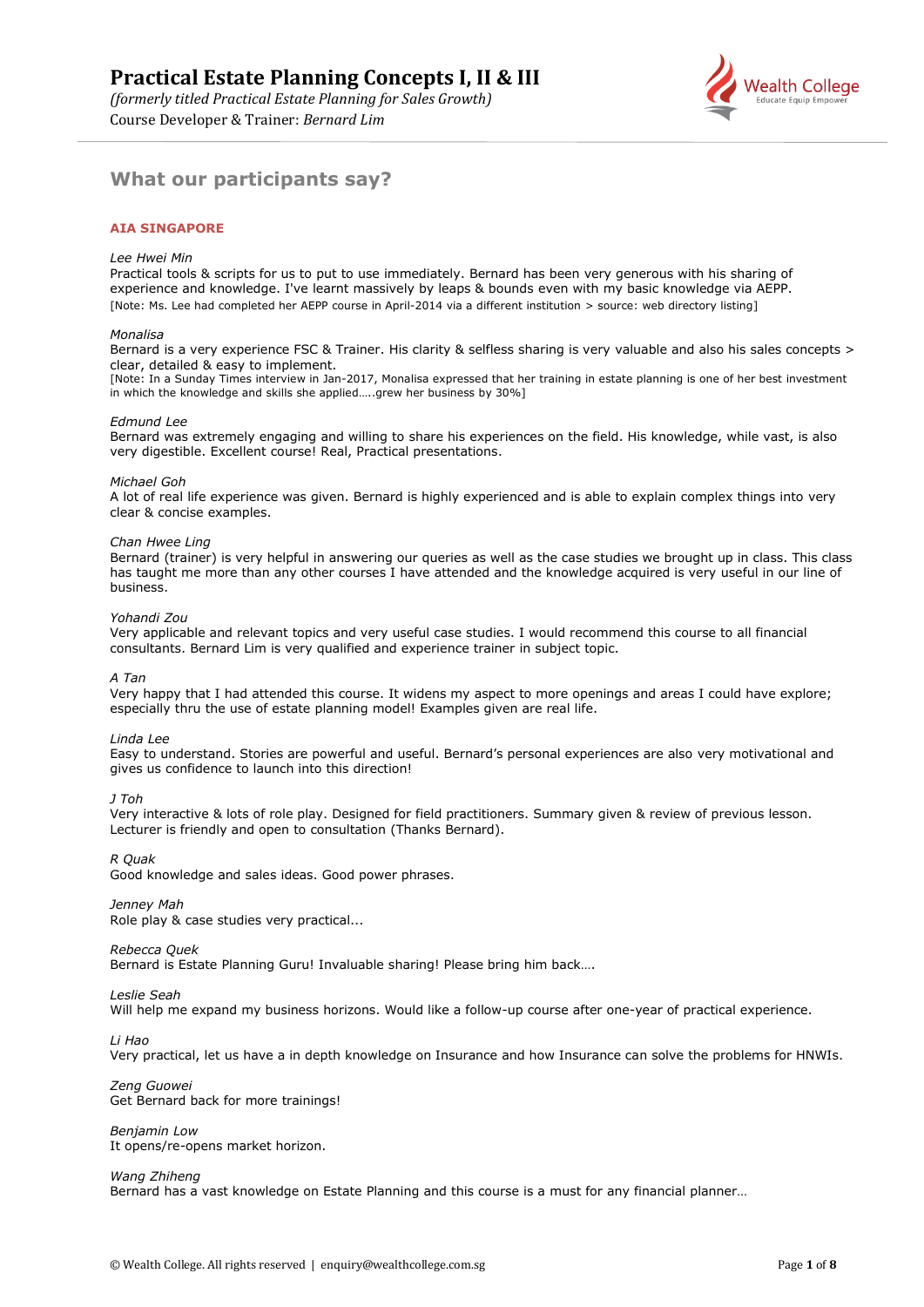*(formerly titled Practical Estate Planning for Sales Growth)*

Course Developer & Trainer: *Bernard Lim*



*Han Boon Kiat*

Very Practical lessons. Usable skills and knowledge.

*Xie Ke* Very practical lesson & shared a lot of real case and we did case study to understand the coverage better.

*Tan Khoon Wah*

Trainer is generous in sharing experiences. Ideas are refreshing. He is keen to share…

*Melvin Toh*

If you want to be a true professional, this is a course to attend. There is tremendous value in it.

*Attendee "A"* Very useful model & templates. Legal aspects sharing.

*Sharmaine Lim* Very beneficial, more than just selling insurance. Providing value-added service for clients even to myself

*Willie Tan* Course is very benefiting to our job scope.

*Serene Neo* Highly recommended to enhance & build professional expertise. More time for case studies.

*Joshua Lee*

The course is informative and open up our views to see things differently. A must to do if any FSC wishes to stay competitive. Having more case studies

*Angela Lau*

Notes and articles provided are very useful reference. Entertaining trainer!

*Benson Lin*

Any financial services consultant who's serious about providing above average advice/analysis must attend this course.

*Edward Ong*

The course is very practical-based and one can immediately launch into application to help our higher net-worth clients in financial planning & wealth management.

*Jamson Chia*

The course has been useful, especially the models used. It helped to open one high net worth case for myself.

### **AIA FINANCIAL ADVISERS**

*Ashraf* Great trainer/coach!

*Lim Siew Ting* Simple & relatable course! Concepts learnt here can be applied! Ready, easily!

*Angelina Liu* Very practical framework shared & exercises done that I can use immediately as a practitioner. Bernard was also very engaging & generous in his sharing.

*Chien Xiu Wen* Trainer is extremely engaging & knowledgeable Enjoyed every hour with Bernard!

*Chua Li Hao* Great! Very entertaining and engaging way of teaching

*Triton Chan Kar King* -Case studies were very useful.

-Role plays were essential.

-Training was very thorough...

-1st course in which I didn't fall asleep because of how engaging the trainer was!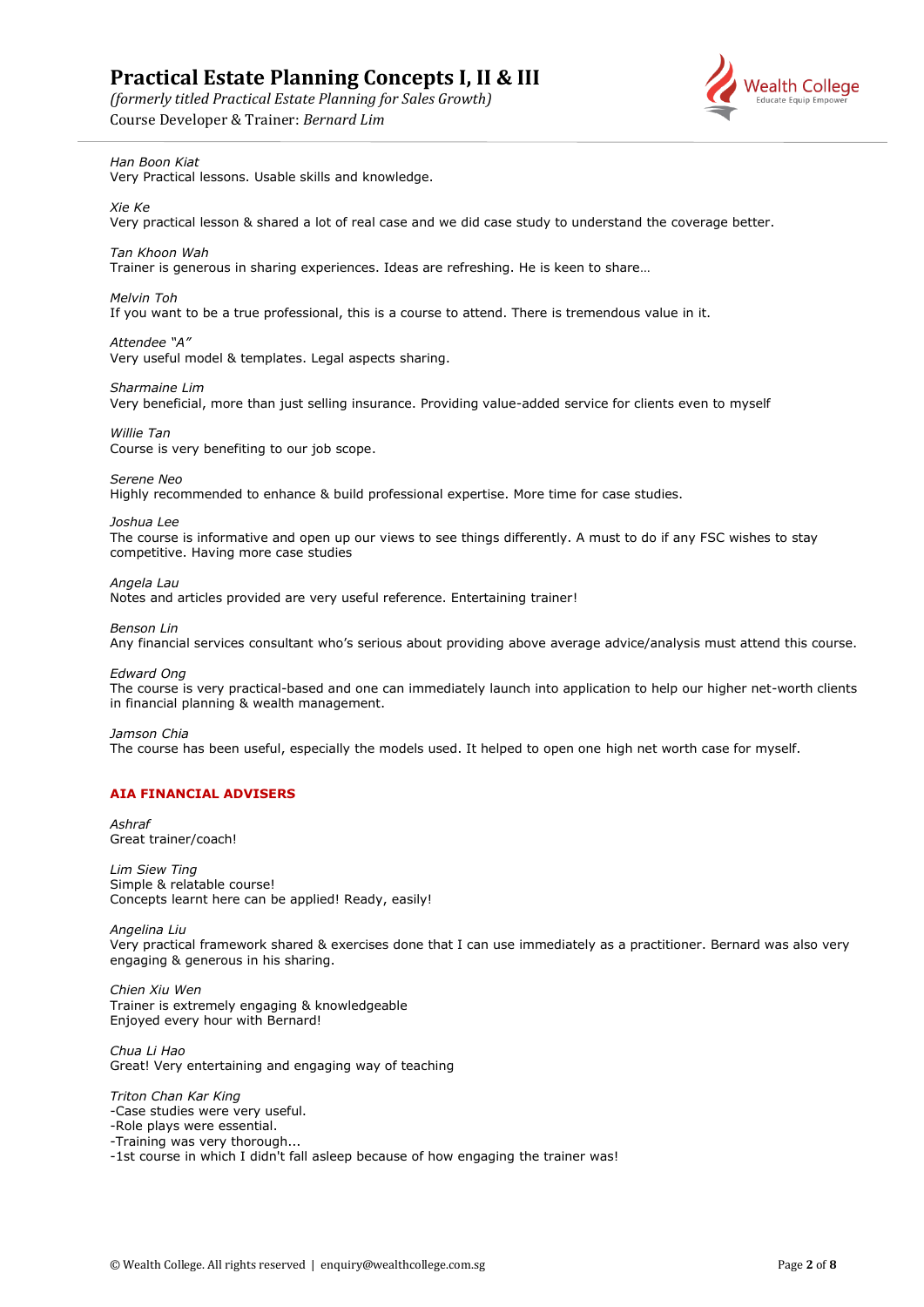*(formerly titled Practical Estate Planning for Sales Growth)*

Course Developer & Trainer: *Bernard Lim*



### Chin Yien Jun

Estate planning course by Bernard has been impactful & meaningful. Clear & Concise. The content was apt and relevant to all others involved in FA services. Recommended.

#### **AXA LIFE INSURANCE**

#### *Tan Hoon Lay*

The course is simply excellent. The sharing, knowledge & concepts are so well conversed. It just set me to re-think about those 'missing parts' of what I could have value add to my clients. Thanks Bernard & Paul for your time!

#### *Er Jia Li*

It's really an eye-opener! Bernard is very helpful & knowledgeable. This is the course that I enjoy most among all the financial planning related courses. Bernard's experience shared in the class is invaluable to me, would love to come back for any refresher course that he conducts.

#### *Ong Ziheng*

Provided me a new horizon towards estate planning. Increase my practical and presentation skills.

#### **CITIBANK SINGAPORE LTD**

#### *Dennis Ng*

It has given me a whole new fresh perspective of Estate Planning. Instills new confidence in handling the toughest type of estate planning.

#### *Sim Peck Cheng*

Felt it is a very practical course with a lot of my previous queries where nobody could give me a definite answer have been answered. Hope to have more follow up courses.

#### **FINANCIAL ALLIANCE**

#### *Edwin Siew*

Relevant. Can see myself using the template to close cases and providing a service in estate planning*.*

*Nadia*

- − The fact that the course is in layman's terms definitely help.
- − It's so practical (know-how to be able to apply/put it into practice) unlike other course very theory-base.

#### *Shafee*

Others should attend this course. It is very informative.

#### *Winnie Chan*

I especially like the Funnel Concept, very useful to talk to HNW clients.

*Tea Eng Peng*

Giving a lot of values and extra tips which are practical and useful.

*Chew Hock Beng* Practical & useful.

*Winston Khoo* Systematic, layman enough to understand and easy to understand framework.

#### *Khor Chee Kok*

Good sharing & lively exchange of thoughts & experiences.

*Ang Kok Chin*

Bernard is both passionate and knowledgeable in the area of estate planning. He has provided very simple and easy to use model to both [to] explain wealth and estate planning.

*Adeline Yeo*

The course provides practical knowledge & applications to my advisory business. The wealth planning model & estate planning provides a simple to understand & key concept which I can share with my prospects which I believe will stir their concerns & open up opportunities for life long client-adviser relationship.

#### *Victor Chong*

Great clarity on the insurance nomination/estate distribution.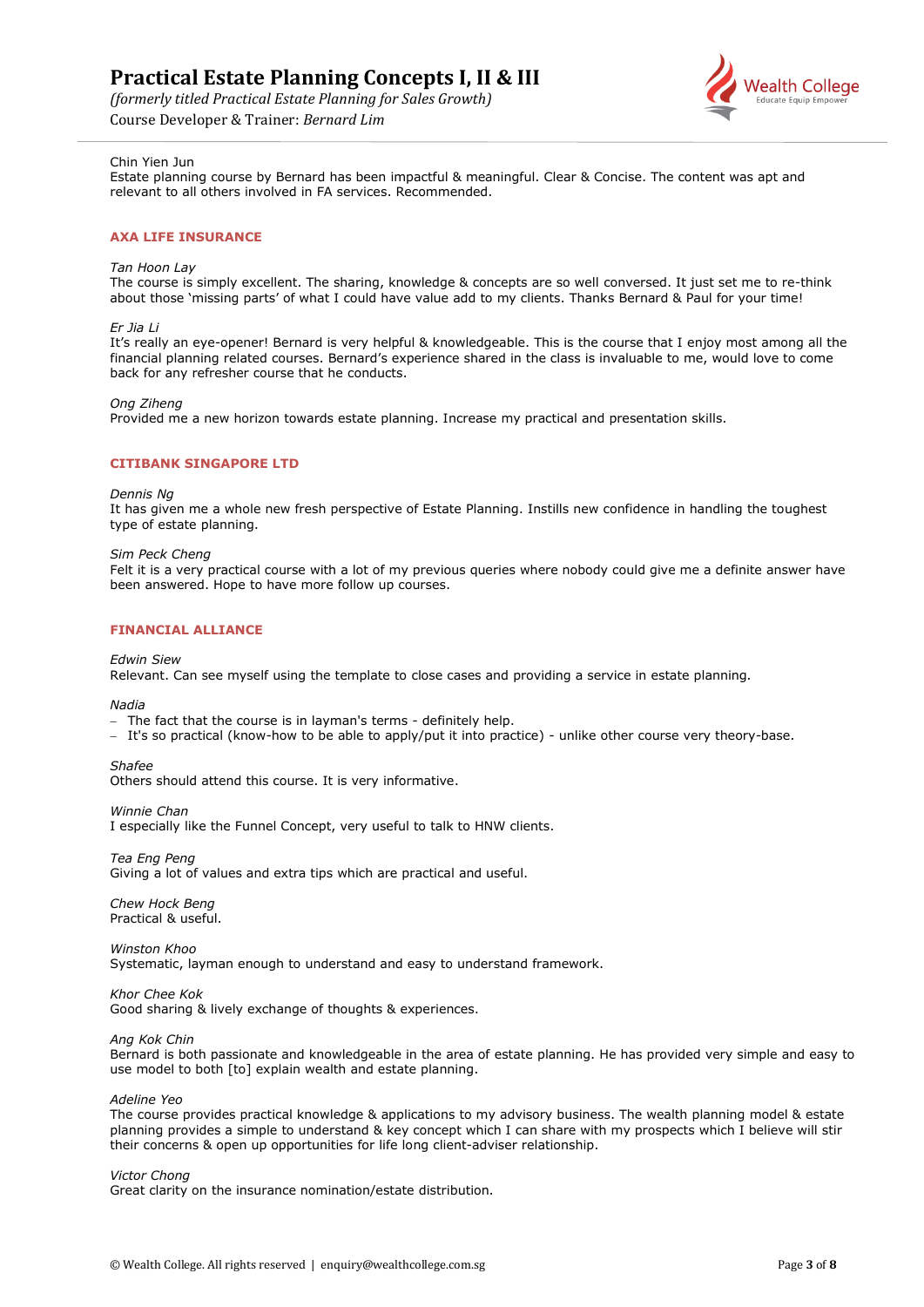*(formerly titled Practical Estate Planning for Sales Growth)*





## *Francis Hoan*

Good interplay of lectures, role plays, discussions & case studies.

*Michael Tan*

Enjoyed the course. Bernard made a tough subject entertaining & easier to comprehend.

#### *Attendee #28*

Different models for different target clients make it highly relevant. Very good explanation on the legal aspects.

#### *Attendee #29*

Very easy to apply & remember; Big picture concepts; Role play is effective...

*Attendee #30* Very practical, can be used immediately in the market.

*Kelvin Lee* This course bridges the gap in our typical CFP coursework.

*Alvin Leong*

It is a very practical course that really help to equip oneself with the immediate skills & knowledge to apply immediately in the field.

### **GREAT EASTERN FINANCIAL ADVISERS**

*Wong Felicia* Bernard is knowledgeable & share lots of experience & case studies.

*Oh Eng Ann* Really applicable knowledge & skills to differentiate us from the rest of the industry.

*Clement Tan*

It is a very enriching course, open my mind to the opportunities….Thank you Bernard.

*Anish M* Very engaging 3 days with Bernard!

*Gabriel Leng* Bernard is very well-equipped with vast knowledge & experience. Fun class to be in likewise.

*Bryan Lim* Exceptionally brilliant. One of the best & most useful/applicable courses I've ever attended!

*Wong Felicia* Bernard is knowledgeable & share lots of experience & case studies*.*

*Oh Eng Ann* Really applicable knowledge & skills to differentiate us from the rest of the industry.

*Clement Tan*

It is a very enriching course, open my mind to the opportunities….Thank you Bernard.

*Keith Chua Fu Cheng*

Bernard is a very knowledgeable man, who's very willing to share his knowledge & experiences. Bernard is patient & generous too. Learnt a lot under his coaching & I'm sure it'll improve my business.

*Zoe Ang Hui Yun*

Bernard is an extremely well-versed and knowledgeable lecturer. The information and skills I have gained is useful and applicable*.*

*Bryan Chua Jian Wei*

Comprehensive course on estate planning, which is highly relevant to extending my scope as a financial consultant. Thank you, Bernard.

*Nasirah Banu*

Very well structured course with relevant information that can assist in value-adding to my clients.

*Paul Chew Ren Han*

Makes you rethink your entire practice. You will realise the market is larger than you thought.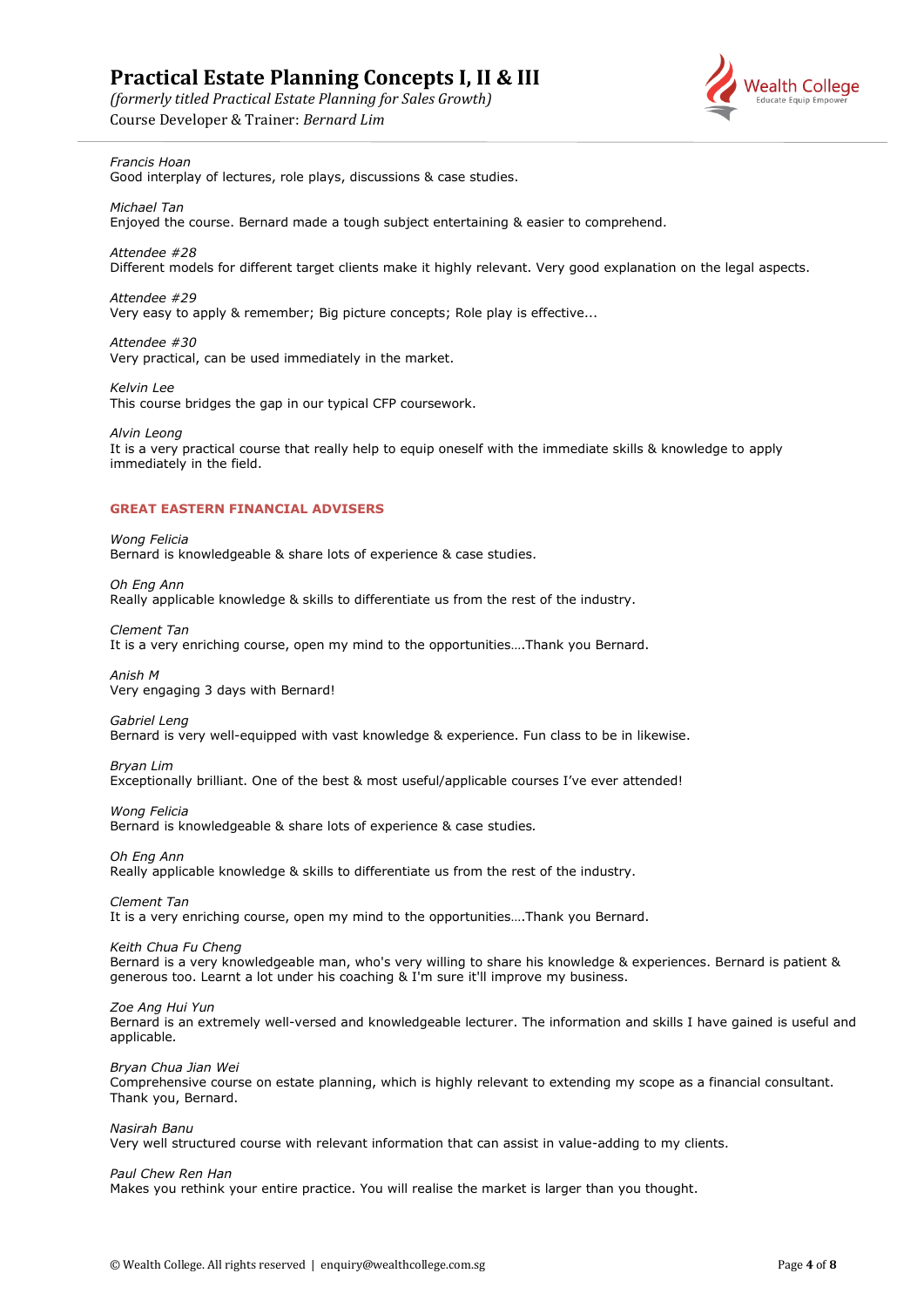*(formerly titled Practical Estate Planning for Sales Growth)*

Course Developer & Trainer: *Bernard Lim*



## *April Tin Htun*

He (trainer) explains very well and drawing models are very easy to understand. Thank you for all your effort. I will wish to learn more in the future.

#### *Sunny Yap*

Excellent! Concise, practical with real field experience.

#### *Chua Rongda*

I feel that this is the way to go on this financial industry. This course really value add to clients and establish long lasting relationship with clients.

#### *Nigel Eng*

Thanks to the trainer for making this knowledge based programme with interesting case studies and role plays.

#### *Shankar*

Excellent course. There is so much of information that we can apply to our work.

#### *Daniel Chang*

This is probably the most systematic yet practical course on estate planning that I have attended. The information, concepts, ideas & tools are transferable and applicable immediately. I highly recommend it to those who want to move on to the next level of wealth planning!

#### *Roseline Ter*

Eye opener to me as I have attended some other estate planning courses but what trainer shared is not just based on insurance central but other value services to his client. He is unselfish by sharing all he knew to us.

#### *John Seah*

Bernard is extremely knowledgeable and his experience in the industry helps to put many things in perspective by relating his real life experiences. He answers questions to satisfaction and provides value to each question more than just giving an answer.

#### *Michelle Lim*

Excellent perspective on importance of estate planning. Adds value to myself and my clients in terms of holistic planning.

#### *Angeline Chong*

Bernard is extremely knowledgeable and insight in the financial industry. His friendly and abundant sharing keeps us very excited coming to his classes. Look forward to attending more of his training.

#### *Cynthia Sunarko*

The examples given during the lecture and the exact way he delivered the content to the client, the choice of words etc. was very helpful.

#### *Candy Ho*

Trainer is very experienced & his practical tips enable practitioners to use it in marketplace easily.

#### *Annabel Woo*

- Learnt a lot from the course and gave me the knowledge and skill to move up market.
- − Real life examples really helped us well.

#### *Choe Kee Hong*

This course gave me the opportunity to open a new market to tap on and add value to my clients' financial planning.

#### *Briony Guntzenbach*

Very insightful, case studies were interesting. Has brought the concept of selling insurance to another level.

#### *Annabelle Lim*

I appreciate the effort in collating the facts and steps to do Estate Planning as we normally find it difficult to fix the pieces together.

#### *Linda Tan*

... the concepts, deliverables, information and skills have given me the confidence. And, tools to ensure that my clients are well taken care of; with that, I will be too. Heartening! *Charmain Hng* 

Trainer is informative and helpful. Would greatly recommend this course. Have learnt a lot.

#### *Colin Ong*

Overall excellent course and trainer punctuates training with greatness. Brilliant!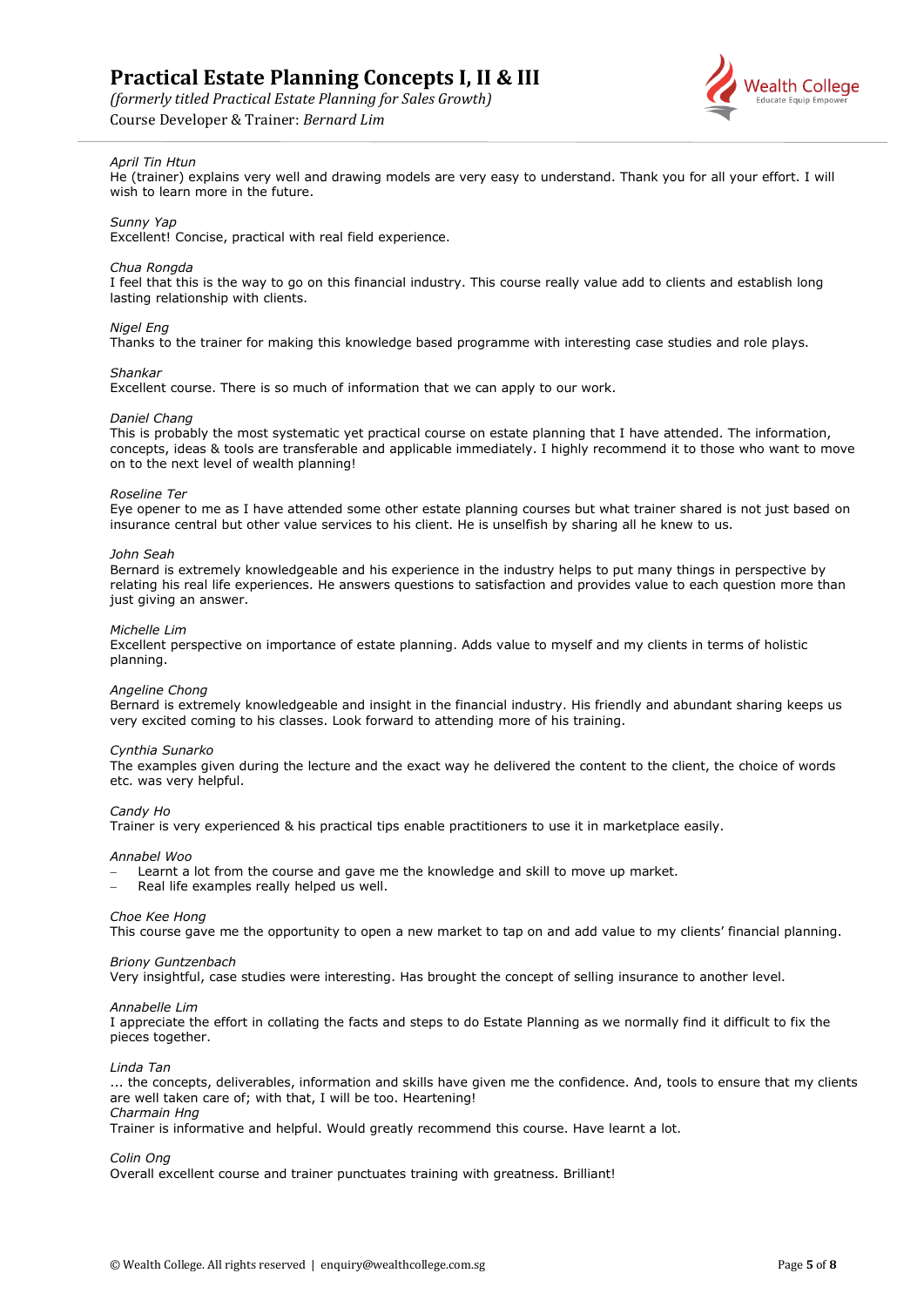*(formerly titled Practical Estate Planning for Sales Growth)*

Course Developer & Trainer: *Bernard Lim*



## *Sandy Tay*

Structured and useful presentation scripts and materials is practical in application.

*Chen Mingkun*  Very practical. Bernard is very passionate in teaching, knowledgeable and pushes the class for practical learning through role play. Very excellent course!

*Sherin Lew* All FCs should have the knowledge of the course to perform holistic & professional advice for clients.

*Vincent Gan* I think the course is very well designed & delivered.

*Sean Tan* Very good information given by Bernard. Practical ideas that we can implement in our business.

*Kelvyn Choo* Definitely useful & crucial knowledge to spur my business going forward.

*Cerlyn Lau* Trainer managed to convey the dry legal and course in a very simplified manner. Very easy to understand.

*Dexter Yeo* Best course of the decade !!

*Wong Shuwen*  Trainer is extremely animated and engaging, which made the class a lot more enjoyable.

*Attendee #27*  Useful insight with practical examples!

*Attendee #28* Fantastic course. Very detailed & useful insights on estate planning.

*Attendee #29* Excellent information. Trainer is very well prepared.

*Attendee #30* Course is well-planned and I am confident to say that we walked out a better FC.

*Attendee #31* Excellent trainer. Highly recommended for anyone serious about financial advising.

## **IPP FINANCIAL ADVISERS**

*Chua Chim Keng Joash*

An authoritative course with a focus on competency & professionalism.

*Max Moi*

Excellent opportunity to learn and apply knowledge in real practice for business & professional growth.

*Gabrielle Loke*

What did you like about this training? Answer: Everything! Course is well structured

*Nicolette Gnoh*

- − Having all the readily available resources organised so systematically makes the entire process more understandable. An excellent roadmap/framework which enables the FC to grow in competence and professionalism.
- − Please have refresher courses or even sharing of practical application post-course.
- − Thank you so much for your generosity, Bernard!

### *Chua Kim Peng*

Effective process... Practical presentation... Comprehensive knowledge & information.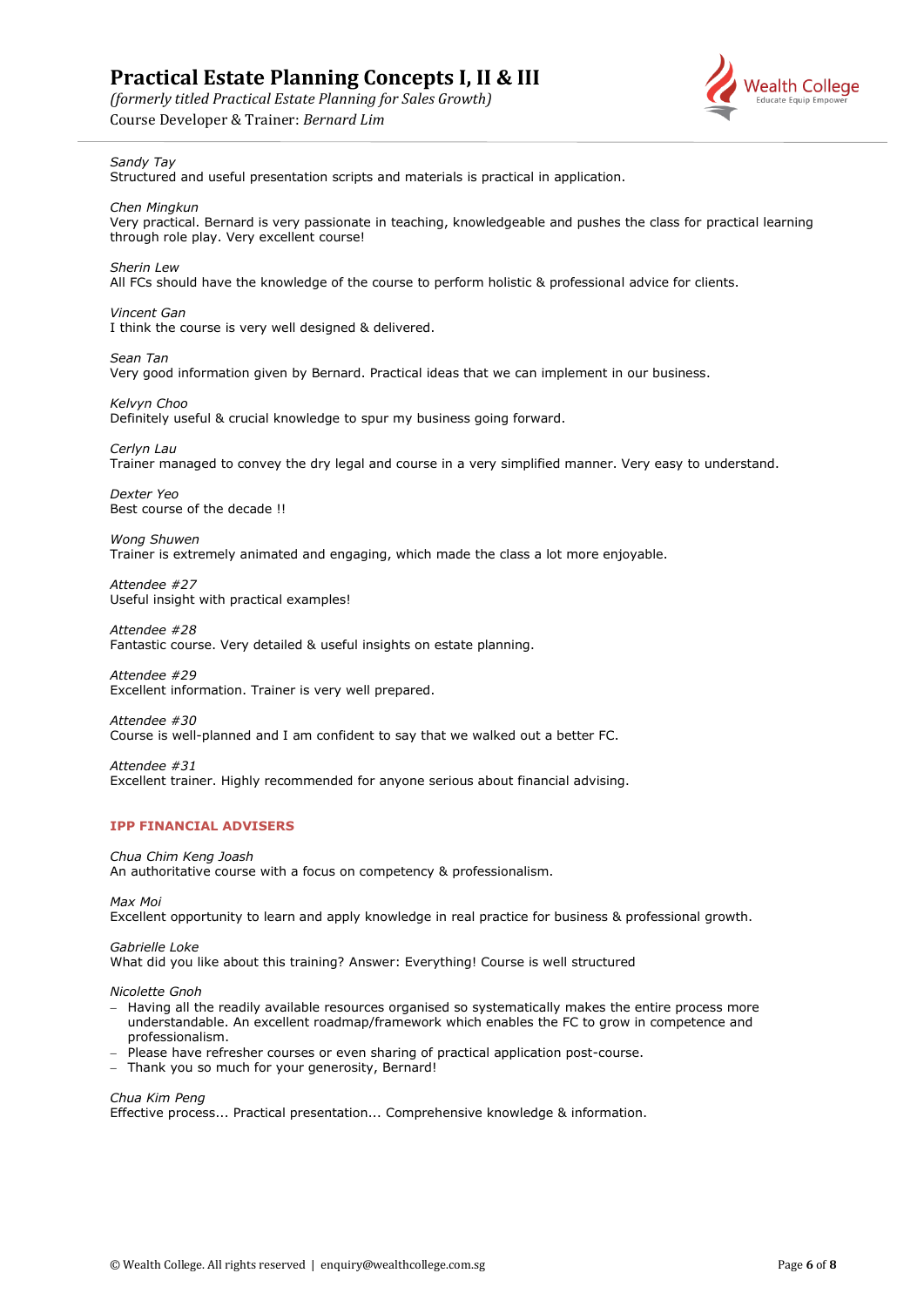*(formerly titled Practical Estate Planning for Sales Growth)*

Course Developer & Trainer: *Bernard Lim*

### **MANULIFE SINGAPORE**

#### *Sarah Lee*

Simple but powerful presentations which can be applied readily on the field. Brilliant case studies which are helpful to create a niche in estate planning.

#### *Suanne Chai*

This course is mind-blowing. Great exposure.

#### *Aldric Tan*

What did you like about this training? Answer: Charisma, eloquence and knowledge of Trainer (Bernard). Totally crucial and holistic to the art of estate planning. Guaranteed to enhance service quality, professional expertise and ultimately, income remuneration.

#### *Zenden Lee*

Trainer is very knowledgeable & sharing is very applicable immediately.

#### *Yugavardhan*

Give me a perspective of insurance and how much more it is compared to what I have known about it.

#### *Cilia Kho*

This is one of the most beneficial training course relevant to my practice so far. The trainer is an excellent teacher & helps students to internalize, professionalize & naturalize by repeating essential points & crystallize the concepts in a way that are easy to understand."

*Ting Chee Kheong* Good deliverables.

*Teng Chee Kiong* Too good, only gains but nothing lose!

*Jeanie Tan*

Trainer is very sincere & open about his sharing and case study sessions were very helpful.

#### **NTUC INCOME**

#### *Jimmy Lee*

…. I never felt bored in the lecture and able to follow thru …. There is always new room to learn new things.

#### *Lynn Cheong*

An excellent and practical wealth planning course addresses the needs of PEMBs that is both comprehensive and systematic. Certainly a very useful course for those who wish to do business with higher net worth individuals.

#### **PRUDENTIAL ASSURANCE**

#### *Carol Kheng*

The constant challenge for me as a practitioner is to find ways to add value to my clients and thereby earning the right to a bigger bottom line. This estate planning course has certainly given me a cutting edge in winning over customers and over the competition!

#### *Nicholas Goh*

Personally, I feel that this course is one of the best in the market today - practical, relevant and well-delivered. I am of the opinion that every adviser who wants to develop professionally in his/her career should make this course a MUST. I am encouraging all my advisers to make the AEPP a priority for themselves. Great work Wealth College!

#### *Edward Chow*

I have known Bernard for many years, and have personally benefitted from his passion and excellent estate planning concepts he has taught. His generous sharing has certainly helped me drive up my business! I highly recommend it to anyone who wants to get to the top!

#### *Pearlyn Loh*

This is a practitioner driven course which uses real life real time examples to deliver a compelling programme which every estate planning practitioner should attend.

#### *Amanda Tse*

I believe that what I've invested is worth cos I gain knowledge, value and self-worth to myself and my clients, most importantly.